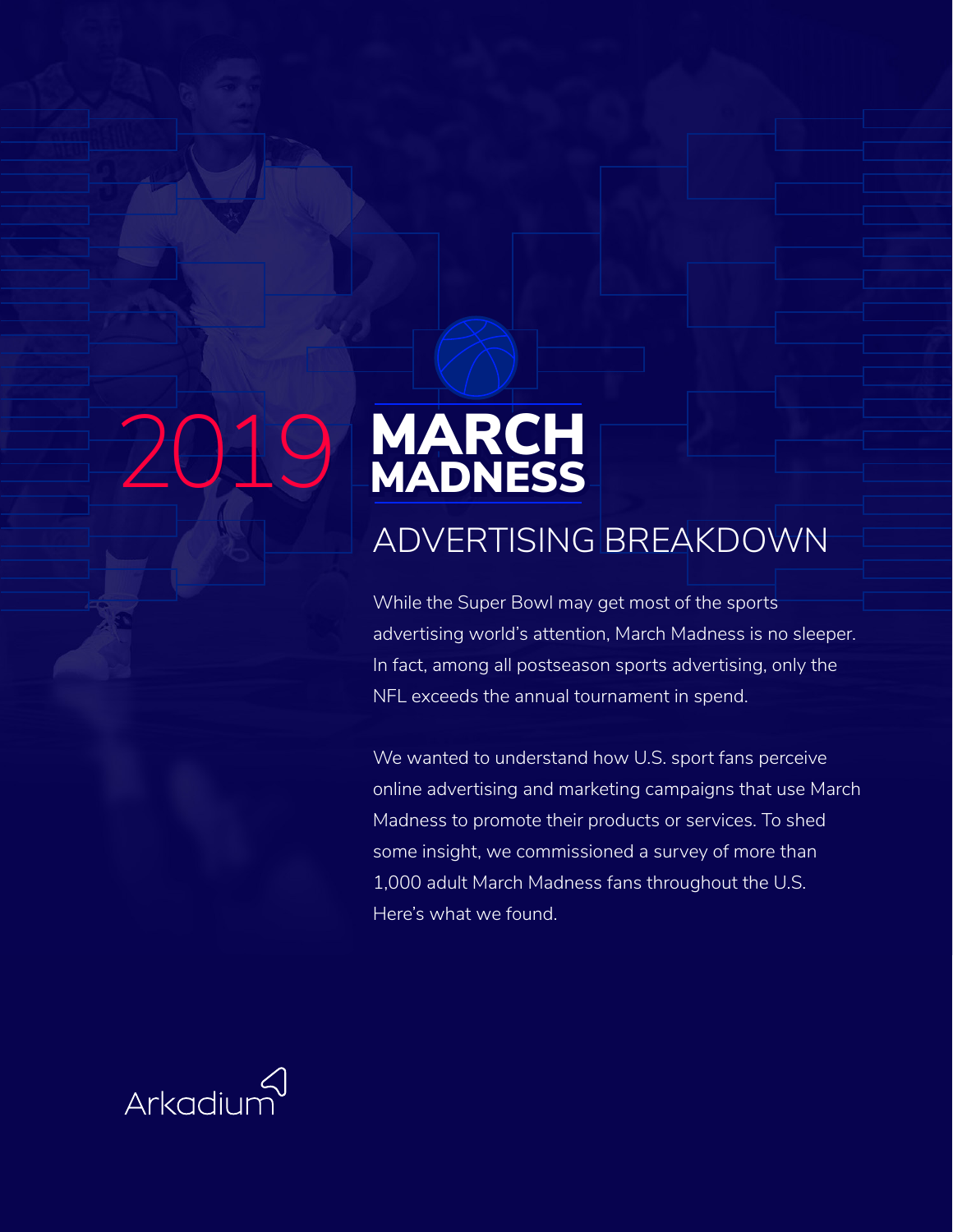### Ads seen by vertical

All respondents were screened to ensure they are fans of March Madness, and have seen ads or marketing campaigns online that use March Madness to promote their products or services.



### Consumers want interactive and visual ads



## 39%<br>suggested making the

ads more interactive and participatory.

wanted something more personalized. 32%







These findings are consistent across age groups.



Viewers of Home Improvement, Hospitality, Auto and Financial Services ads in particular want more visual and interactive ads...



...and the same goes for HHI viewers (\$75K+).